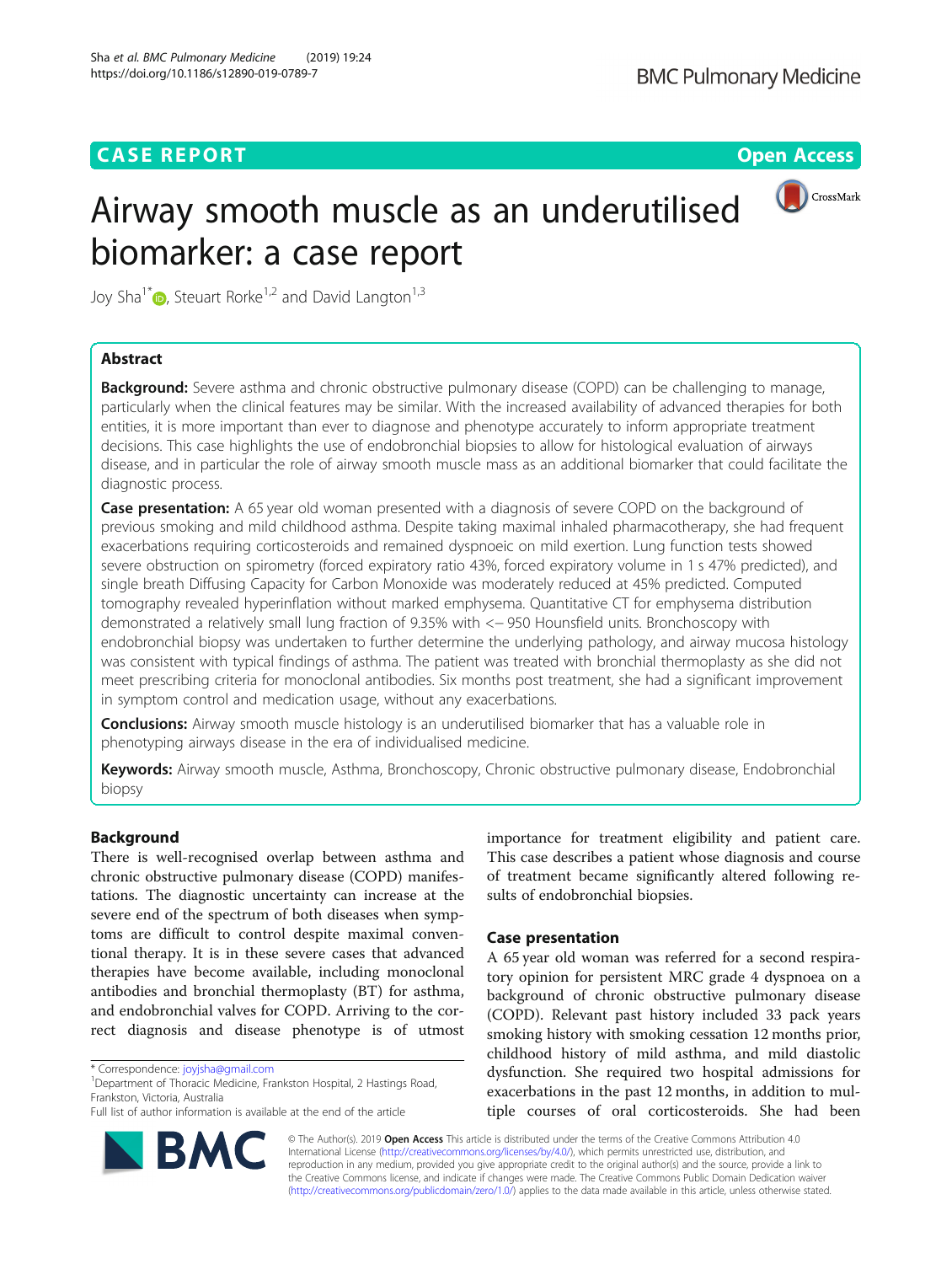adherent to her medications, which included total daily doses of budesonide/eformoterol 800/24mcg, ciclesonide 320mcg, aclidinium 322mcg, theophylline slow release 600 mg, and doxycycline 50 mg. In addition, she nebulised salbutamol 5 mg each morning, and took 6-8 additional puffs of salbutamol during the day.

On examination, her body mass index was 25, with normal vital signs and oxygen saturation 95% breathing room air. There was no finger clubbing. The chest was hyperinflated and there were no adventitial sounds.

Spirometry revealed severe airflow obstruction with a forced expiratory ratio of 43% and forced expiratory volume in 1 s  $(FEV_1)$  of 47% predicted (0.86 L), with a partial bronchodilator response (130 ml and 15.6%). Gas trapping was evident with an elevated residual volume (RV) of 189% predicted, and a Residual Volume to Total Lung Capacity ratio of 55%. The single breath Diffusing Capacity for Carbon Monoxide was measured at 8.2 ml/ mmHg/l or 45% predicted. Arterial blood gases were not measured as SpO2 was greater than 90%, and serum standard bicarbonate was 26 mmol/L. The fractional exhaled nitric oxide was 25 ppb. The blood eosinophil count was 200 cells/ $\mu$ l and the IgE was 164 IU [0-200], with elevated serum specific IgE to *Aspergillus fumiga*tus, and non-reactive results to other allergens including grasses and dust mite. The haemoglobin level was 145 g/ l. Computed tomography pulmonary angiogram (CTPA) did not detect pulmonary emboli, and the lungs were noted to be hyperinflated, but without marked emphysematous changes.

The patient was referred for pulmonary rehabilitation, which led to modest improvement, though she remained limited by exertional dyspnoea. At re-evaluation, consideration was given to whether the patient could benefit from an interventional approach such as endobronchial lung volume reduction surgery. A Quantitative CT for emphysema distribution and fissure integrity was requested. This demonstrated a relatively small lung fraction with <− 950 Hounsfield units (9.35%), although more prominent changes were observed in the left lower lobe. As this result did not unequivocally support a diagnosis of COPD, we undertook flexible bronchoscopy to obtain endobronchial biopsies from the left lower lobe. The 2.8 mm channel bronchoscope, Olympus BF-ITH190 (Olympus Australia, Victoria, Australia) was used with the 2.3 mm forceps, and four biopsies up to 5 mm in size were obtained from the subsegmental carina at LB8/9. Histopathology revealed very marked smooth muscle hypertrophy (Fig. 1) and significant thickening of the basement membrane typical of asthma. Additionally, squamous metaplasia due to cigarette smoking was evident.

As a direct result of the endobronchial biopsy, the treatment approach shifted to advanced therapies for severe asthma. The patient did not meet Australian funding criteria for anti-IgE or anti-interleukin 5 monoclonal antibodies, but she was however a suitable candidate for BT. The patient was treated over three sessions without complication and in keeping with the standard technique  $[1]$  $[1]$ .

Six months after BT, the Asthma Control Questionnaire score had reduced from a baseline value of 3.0 to 1.6, where a score of 1.5 indicates well controlled asthma, and a change of 0.5 is regarded as clinically significant. The daily salbutamol use had decreased substantively to 0.5puffs/day. There had been no instances



Fig. 1 caption a: section of the endobronchial biopsy showing bronchial epithelial lining (black arrow head) with underlying marked subepithelia basement membrane thickening (white arrow) and smooth muscle hypertrophy (black arrow). Haematoxylin and eosin (H&E) stain, 200x magnification. b: Trichrome stain of the endobronchial biopsy highlighting the thickened subepithelial basement membrane (blue dye, white arrow). Also shown is squamous metaplasia of the bronchial epithelial lining (black arrow head) and underlying smooth muscle bundles (black arrow). 200x magnification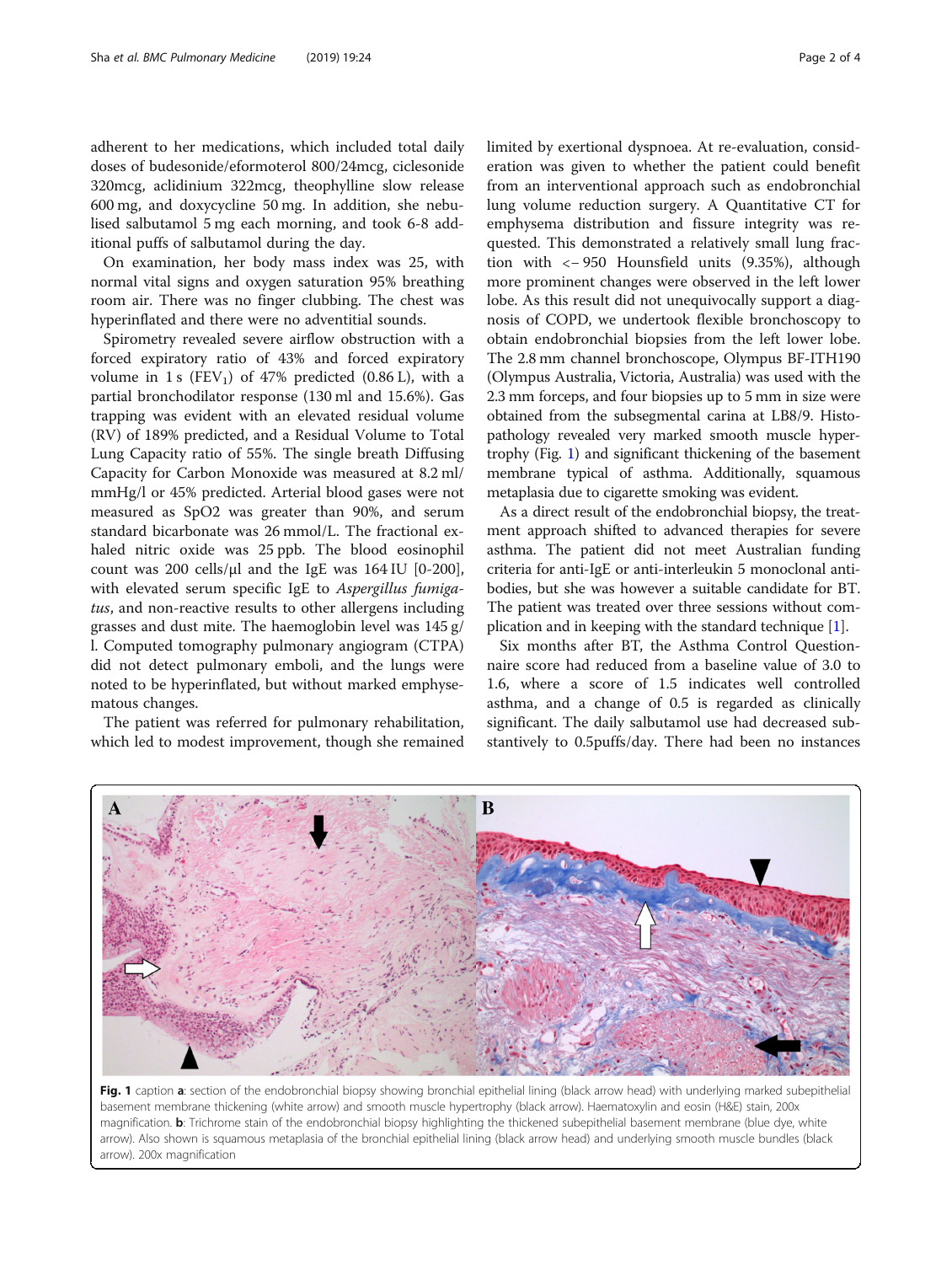<span id="page-2-0"></span>of exacerbations requiring antibiotics or corticosteroids. The prebronchodilator  $FEV_1$  improved slightly from 47 to 52% predicted and the RV improved markedly from 189 to 152% predicted.

### Discussion and conclusion

Asthma and COPD are very common diseases in our community and, when severe, pose significant management challenges for both the patient and the clinician. Fortunately, the range of therapies available to the patient with severe disease has substantially increased over the last decade with the arrival of monoclonal antibodies and of new interventional procedures. Each of these treatments, however, require an accurate diagnosis and the right phenotype. Whilst there is little overlap between the treatments for the two diseases at the severe end of each spectrum, there can be a great deal of overlap in the clinical manifestations of the two conditions.

Here we present a patient whose course of treatment was dramatically altered by the endobronchial biopsy revealing a histological diagnosis of asthma in contrast to a previous clinical diagnosis of COPD. It highlights the importance of accurate phenotyping in airways disease to guide treatment selection, but at the same time it is a reminder that the quest can be difficult.

Airway histology obtained with endobronchial biopsy is not routinely employed outside of research studies, although the technique is well within the remit of every practicing bronchoscopist. The concept is certainly not novel, having been demonstrated in 1960 to be of value in differentiating between asthma and chronic bronchitis, where asthmatics had numerous eosinophils in the lamina propria [2]. It is now generally accepted that features indicative of asthma include increased airway smooth muscle mass and thickened reticular basement membrane [3, 4]. Applying this to clinical practice has however produced mixed results. Bronchoscopic evaluation was used in one study to further evaluate refractory asthma phenotypes, leading to successful selection of patients for treatment with omalizumab, associated with significant improvement in asthma control [\[5\]](#page-3-0). Another study however noted considerable inter-observer variability in histological interpretation and definitions for asthma and COPD [\[6](#page-3-0)]. Overall, there is a paucity of large-scaled clinical trials in this area.

The small size of the endobronchial biopsy has contributed to interpretive difficulty in the past, but this predated the widespread availability of the wide channel bronchoscope and larger forceps, which enabled the substantive biopsies obtained in this case. An alternative method of obtaining larger diagnostic specimens can now also be found in mucosal cryobiopsies [[7\]](#page-3-0).

Delivering individualised therapy is the new benchmark in asthma treatment, and an increasing number of

biomarkers are already part of the compendium of diagnostic tools used in clinical practice. We believe there is an additive and promising role in regular clinical practice for using airway histology to further refine airways disease phenotype when non-invasive assessment is confusing, particularly in the challenging domain of asthma-COPD overlap.

#### Abbreviations

BT: Bronchial thermoplasty; COPD: Chronic obstructive pulmonary disease; CT: Computed tomography; DLCO: Diffusing capacity for carbon monoxide; FER: Forced expiratory ratio; FEV<sub>1</sub>: Forced expiratory volume in 1 s; RV: Residual volume

#### Acknowledgements

Not applicable.

#### Funding

The authors declare no funding was received for this publication.

#### Availability of data and materials

All data generated or analysed during this study are included in this published article.

#### Authors' contributions

JS was responsible for manuscript preparation. SR was responsible for preparation of digital image and intellectual input. DL was responsible for data collection and manuscript preparation. All authors read and approved the final manuscript.

#### Ethics approval and consent to participate

Approval to treat patient with bronchial thermoplasty as part of research was granted by the Peninsula Health Human Research Ethics Committee. Reference number HREC/17/PH/16.

Written consent was obtained from patient for participation.

#### Consent for publication

Written consent was obtained from patient for publication.

#### Competing interests

The authors declare that they have no competing interests.

#### Publisher's Note

Springer Nature remains neutral with regard to jurisdictional claims in published maps and institutional affiliations.

#### Author details

<sup>1</sup>Department of Thoracic Medicine, Frankston Hospital, 2 Hastings Road, Frankston, Victoria, Australia. <sup>2</sup>Dorevitch Pathology, Heidelberg, Melbourne Victoria, Australia. <sup>3</sup>Faculty of Medicine, Nursing and Health Sciences, Monash University, Clayton, Melbourne, Victoria, Australia.

#### Received: 26 September 2018 Accepted: 17 January 2019 Published online: 28 January 2019

#### References

- 1. Mayse ML, Laviolette M, Rubin AS, Lampron N, Simoff M, Duhamel D, et al. Clinical pearls for bronchial thermoplasty. J Bronchol. 2007;14(2):115–23.
- 2. Glynn AA, Michaels L. Bronchial biopsy in chronic bronchitis and asthma. Thorax. 1960;23:142–53.
- 3. Gordon IO, Husain AN, Charbeneau J, Krishnan JA, Hogarth DK. Endobronchial biopsy: a guide for asthma therapy selection in the era of bronchial thermoplasty. J Asthma. 2013;50(6):634–41.
- 4. Arafah MA, Raddaoui E, Kassimi FA, Alhamad EH, Alboukai AA, Alshedoukhy AA, et al. Endobronchial biopsy in the final diagnosis of chronic obstructive pulmonary disease and asthma: a clinicopathological study. Ann Saudi Med. 2018;38(2):118–24.